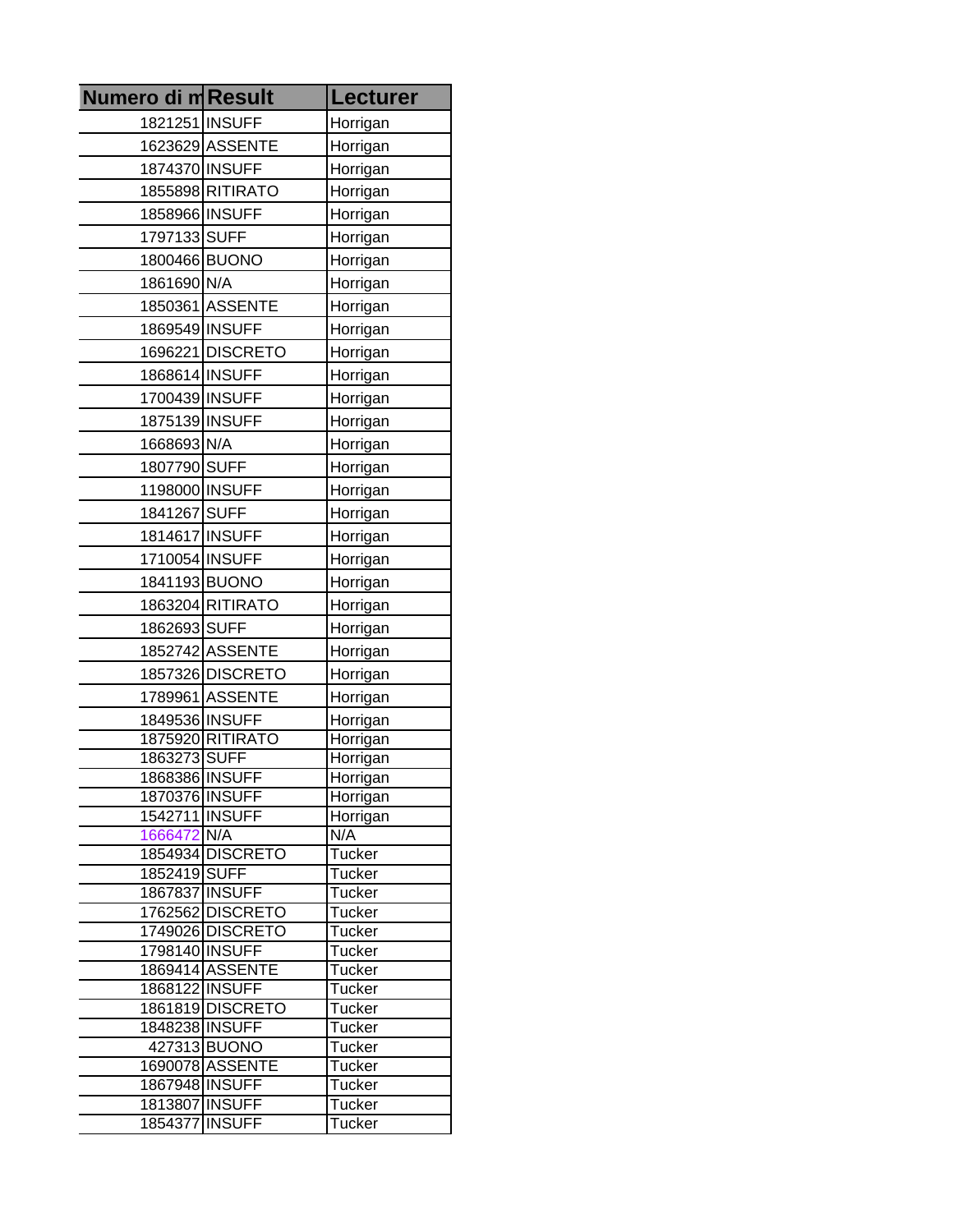| 1709430 INSUFF   |                  | Tucker        |
|------------------|------------------|---------------|
|                  | 1787521 DISCRETO | Tucker        |
| 1821682 INSUFF   |                  | <b>Tucker</b> |
| 1816671 BUONO    |                  | Tucker        |
|                  | 1868188 RITIRATO | Tucker        |
| 1789260 INSUFF   |                  | Tucker        |
| 1861181 SUFF     |                  | Tucker        |
|                  | 1868769 RITIRATO |               |
|                  | 1601388 DISCRETO | <b>Tucker</b> |
|                  | 1742640 ASSENTE  | <b>Tucker</b> |
|                  | 1753534 RITIRATO | <b>Tucker</b> |
| 1861740 INSUFF   |                  | Tucker        |
| 1872144 INSUFF   |                  | <b>Tucker</b> |
|                  | 1855087 RITIRATO | Tucker        |
|                  | 1757946 RITIRATO | <b>TOLL</b>   |
| 1860527          | <b>SUFF</b>      | <b>TOLL</b>   |
| 1858228 INSUFF   |                  | <b>TOLL</b>   |
| 1846381 INSUFF   |                  | <b>TOLL</b>   |
| 1619227 INSUFF   |                  | <b>TOLL</b>   |
|                  | 1867599 BUONO    | <b>TOLL</b>   |
| 1867964 INSUFF   |                  | <b>TOLL</b>   |
| 1855018 INSUFF   |                  | <b>TOLL</b>   |
| 1868523 INSUFF   |                  | <b>TOLL</b>   |
|                  |                  |               |
| 1749506 INSUFF   |                  | <b>TOLL</b>   |
|                  | 1868913 ASSENTE  | <b>TOLL</b>   |
|                  | 1720127 DISCRETO | <b>TOLL</b>   |
| 1870710 BUONO    |                  | <b>TOLL</b>   |
|                  | 1819824 RITIRATO | <b>TOLL</b>   |
| 1756978 INSUFF   |                  | <b>TOLL</b>   |
|                  | 1860048 ASSENTE  | <b>TOLL</b>   |
| 1855034 INSUFF   |                  | <b>TOLL</b>   |
|                  | 1867225 DISCRETO | <b>TOLL</b>   |
| 1869446 INSUFF   |                  | <b>TOLL</b>   |
|                  | 1860057 RITIRATO | <b>TOLL</b>   |
|                  | 1842030 ASSENTE  | <b>TOLL</b>   |
| 1847831 INSUFF   |                  | <b>TOLL</b>   |
| 1871973 INSUFF   |                  | TOLL          |
| 1867929 INSUFF   |                  | TOLL          |
| 1764573 INSUFF   |                  | <b>TOLL</b>   |
|                  | 1879202 ASSENTE  | <b>TOLL</b>   |
| 1803997 SUFF     |                  | <b>TOLL</b>   |
|                  | 1851445 DISCRETO | <b>TOLL</b>   |
| 591132 SUFF      |                  | <b>TOLL</b>   |
| 1801932 INSUFF   |                  | <b>TOLL</b>   |
|                  | 1643558 ASSENTE  | Peterson-More |
| 1795486 Insuff.  |                  | Peterson-More |
| 1864103 Discreto |                  | Peterson-More |
|                  | 1613490 ASSENTE  | Peterson-More |
| 1780108 Insuff.  |                  | Peterson-More |
| 1850882 Ritirato |                  | Peterson-More |
| 1789194 Insuff.  |                  | Peterson-More |
| 1813538 Ritirato |                  | Peterson-More |
| 1705744 Ritirato |                  | Peterson-More |
|                  | 1498767 ASSENTE  | Peterson-More |
| 1852593 Insuff.  |                  | Peterson-More |